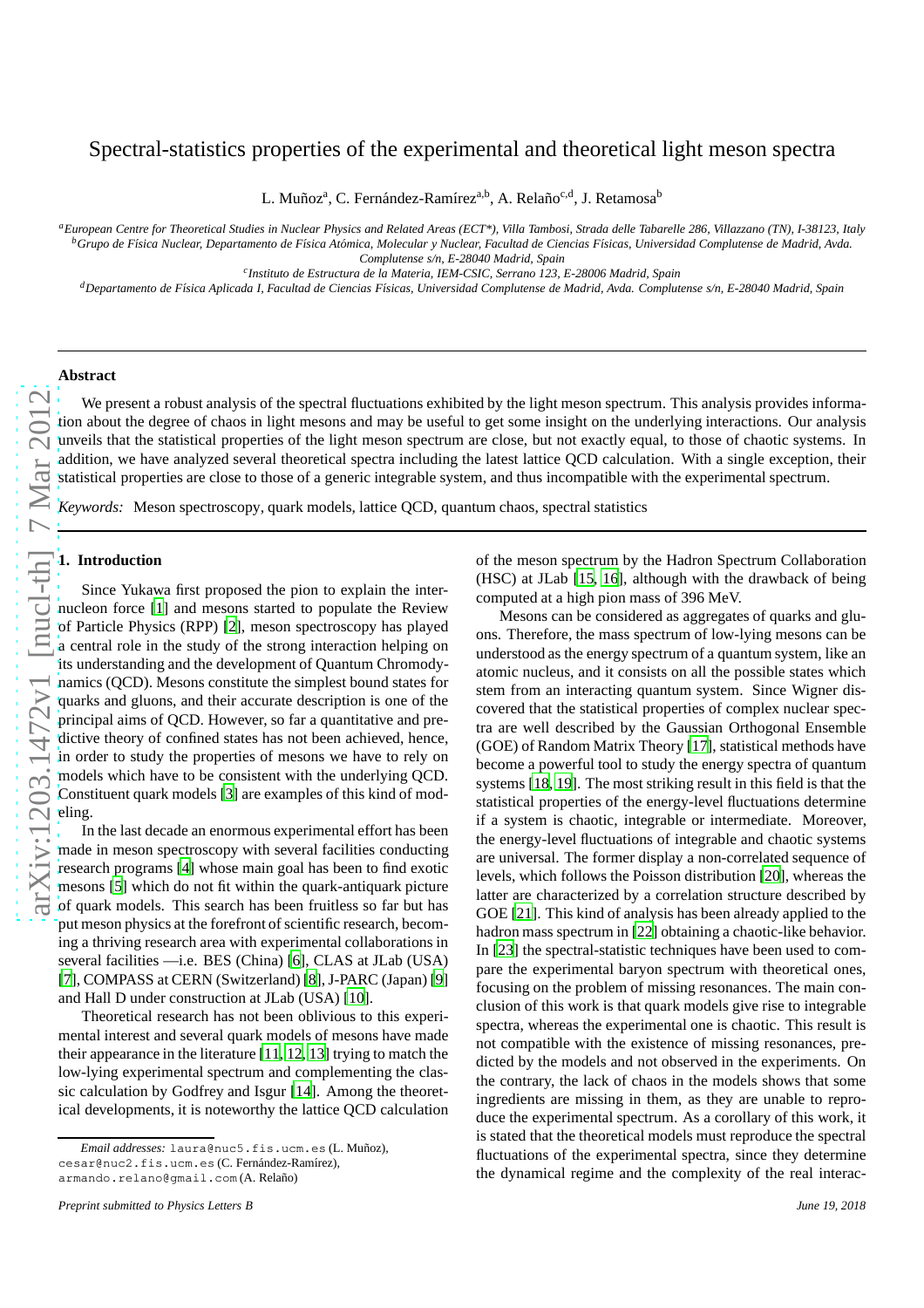tions.

In this Letter we employ an improved version of the approach in [\[23\]](#page-5-22) to extend the work to mesons. We infer the dynamical regime of light mesons from the statistical properties of their spectrum. We also study a number of theoretical models based upon constituent quarks [\[11](#page-5-10), [12,](#page-5-11) [13](#page-5-12), [14\]](#page-5-13), and the lattice QCD calculation by the HSC at JLab [\[15](#page-5-14), [16](#page-5-15)].

### <span id="page-1-1"></span>**2. Experimental spectrum**

#### *2.1. Statistical analysis and results*

Prior to any statistical analysis of the spectral fluctuations one has to accomplish some preliminary tasks. First of all, it is necessary to take into account all the symmetries that properly characterize the system. Mixing different symmetries, i.e. energy levels with different values of the good quantum numbers, spoils the statistical properties deflecting them towards the Poisson statistics (see [\[17,](#page-5-16) [19\]](#page-5-18) for generic reviews and [\[24](#page-5-23)] for a recent work where the effects of both mixing symmetries and missing levels in the same sequence are surveyed). Hence, it is necessary to separate the whole spectrum into sequences of energy levels involving the same symmetries (good quantum numbers). The usual symmetries associated to mesons are spin (J), isospin (I), parity (P),  $C-$ parity (C) and strangeness. Strangeness can be dropped due to the assumption of flavor  $SU(3)$  invariance and because strange mesons correspond to  $I = 1/2$  while the rest of the mesons considered in this Letter are  $I = 0, 1$  (we do not include in our analysis mesons with c, b or  $t$  quark content). Therefore, the meson spectrum is split into sequences with fixed values of  $J, I, P$  and  $C$ . In this work we take  $d = 126$  energy levels from the RPP experimental spectrum up to 2.5 GeV of energy, which are distributed in  $n = 23$ sequences of lengths  $l_i \geq 3$ , so that  $\sum_{i=1}^{n} l_i = d$ .

The energy spectrum of a quantum system is fully characterized by its level density  $\rho(E)$ . It can be split into a smooth part  $\overline{\rho}(E)$ , giving the secular behavior with the energy, and a fluctuating part  $\tilde{\rho}(E)$ , which is responsible for the statistical properties of the spectrum. The standard procedure to remove the smooth component of the level density is the *unfolding*. Once this procedure has been performed the fluctuations from different systems or from different parts of a single spectrum can be compared. Since the experimental meson spectrum has been divided in very short sequences of levels, we have to use the so-called local unfolding procedure [\[25](#page-5-24)] which considers that the variation of  $\overline{\rho}(E)$  along a short sequence of energy levels must be negligible, a reasonable assumption in the present case. The procedure is as follows. Let  ${E_i, i = 1, 2, \ldots, l_x}$  be an energy-level sequence characterized by the set  $X$  of good quantum numbers. Then, the distances between consecutive levels,  $S_i = E_{i+1} - E_i$ , are rescaled using their average value  $\langle S \rangle = (l_x - 1)^{-1} \sum_{i=1}^{l_x - 1} S_i$  to obtain the quantities  $s_i = S_i / \langle S \rangle$ , called generically nearest neighbor spacings (NNS). For the rescaled spectrum the mean level density  $\overline{\rho}(E) = 1$ , and therefore  $\langle s \rangle = (\overline{\rho}(E))^{-1} = 1$ .

In this Letter, the statistical properties of the NNS are studied by means of the nearest neighbor spacing distribution (NNSD)



<span id="page-1-0"></span>Figure 1: (color online.) NNSD for the experimental spectrum (histogram) from the RPP, compared to the Wigner surmise (solid) and the Poisson distribution (dashed).

[\[26\]](#page-5-25), denoted  $P(s)$ , which gives the probability that the spacing between two consecutive unfolded levels lies between s and  $s + ds$ . The NNSD follows the Poisson distribution  $P_p(s) =$ exp(−s) for generic integrable systems [\[20\]](#page-5-19) while chaotic systems with time reversal and rotational invariance are well described by the GOE of random matrices, whose NNSD follows the Wigner surmise  $P_W(s) = \frac{\pi s}{2} \exp \left(-\frac{\pi s^2}{4}\right)$  [\[21\]](#page-5-20). Figure [1](#page-1-0) compares the  $P(s)$  distribution for the experimental spectrum with the Poisson distribution  $P_P(s)$  and the Wigner surmise  $P_W(s)$ . The experimental distribution is intermediate between the Poisson and Wigner limits, albeit it seems closer to the latter.

Before we proceed with a quantitative analysis, it is convenient to study the possible spurious effects of the unfolding because the combination of the local unfolding with very short sequences of levels may distort the actual  $P(s)$  distribution [\[27\]](#page-5-26). Since  $\langle s \rangle = 1$  for every spacing sequence, no spacing can be greater than  $l - 1$ , where l is the sequence length, and therefore the  $P(s)$  distribution must exhibit a sharp cutoff at  $s = l - 1$ . When  $l$  is large enough this cutoff is irrelevant due to the exponential and Gaussian decays of the Poisson and Wigner distributions. Obviously, this is not the case for smaller values of  $l$ ; in order to take into account this problem we will, as in [\[23\]](#page-5-22), "distort" Wigner and Poisson predictions including the effects of the unfolding procedure in the same way as the experimental distribution. To generate these distributions we divide two generic GOE and Poisson spectra of dimension  $d = 126$  in 23 level sequences with the same lengths of the experimental spectrum, and calculate their spacings. Then, we take a step further with respect to [\[23](#page-5-22)] and instead of using just one spectrum in each case, we obtain the smooth behavior of the distorted distributions by averaging over 1000 realizations of the spectra. The corresponding distorted Poisson and Wigner NNSDs are denoted by  $P_{DP}(s)$  and  $P_{DW}(s)$ , and it is important to stress here that they will play from now on the role of *theoretical distributions* with which the data have to be compared. Figure [2](#page-2-0)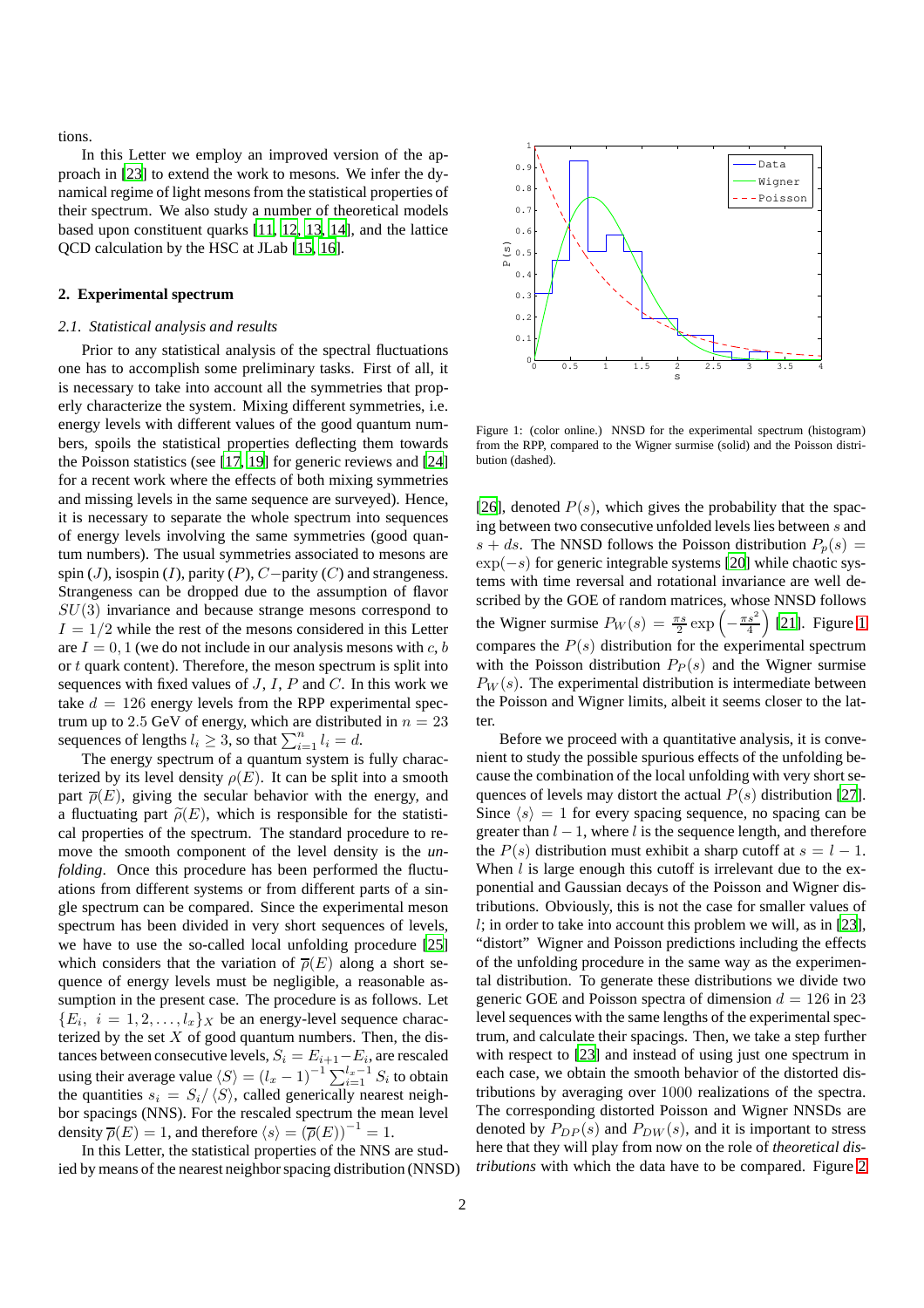

<span id="page-2-0"></span>Figure 2: (color online.) NNSD for the experimental spectrum (histogram) from the RPP, compared to the distorted distributions: Wigner (D-Wigner, diamonds), Poisson (D-Poisson, crosses) and Berry-Robnik with  $f = 0.78$  (D-Berry-Robnik, dots).

displays the shape of these curves and a comparison with figure [1](#page-1-0) shows that the unfolding effect is quite noticeable for  $P_P(s)$ .

Figure [2](#page-2-0) confirms that, after taking care of the unfolding distorsions, the statistical properties of the experimental spectrum are intermediate between the Poisson and Wigner predictions. In order to assess how close the fluctuations are to one limit or the other, some distributions can be used to describe intermediate NNSD. One of the most frequently used is the Berry-Robnik distribution  $P_{BR}(f, s)$  [\[28\]](#page-6-0), where f represents the fraction of phase-space volume dominated by chaotic orbits in the semiclassical limit. Of course, for a proper comparison, we need the corresponding distorted Berry-Robnik distribution  $P_{DBB}(f, s)$ , which we compute following the same procedure employed to obtain  $P_{DP}(s)$  and  $P_{DW}(s)$ . Fitting the experimental  $P(s)$  to  $P_{DBR}(f, s)$  we obtain for the fractional density  $f = 0.78 \pm 0.13$ . Figure [2](#page-2-0) also displays  $P_{DBR}(0.78, s)$ .

Additional information can be gained by performing the K-S distribution test [\[29\]](#page-6-1). The reference distribution is either  $P_{DP}(s)$ ,  $P_{DW}(s)$  or  $P_{DBR}(0.78, s)$ , and the null hypothesis is that the experimental  $P(s)$  distribution coincides with the one selected as reference, against the hypothesis that both distributions are different. The results for the p-value obtained in each case are  $p_{DP} = 0.13$ ,  $p_{DW} = 0.47$  and  $p_{DBR} = 0.68$ , respectively. This result is fully compatible with our previous analysis of the NNSD. The statistical properties of the experimental meson spectrum are intermediate between the Poisson and Wigner limits. However, they are closer to the latter since a Berry-Robnik distribution with  $f = 0.78$  fits well the experimental NNSD and  $p_{DBR} = 0.68$ . It is also worth to note that  $p_{DP} = 0.13$  is close to the usual limit for the null hypothesis to be rejected ( $p \leq 0.10$ ).

As a complementary test, we calculate the moments of the distributions. Gathering together all the spacings  $s_i$ , the  $k$ -th moment,  $M^{(k)}$  is calculated as  $M^{(k)} = (d - n)^{-1} \sum_{i=1}^{d-n} s_i^k$ , where  $d$  stands for the spectrum dimension and  $n$  is the number of spacing sequences. Figure [3](#page-2-1) displays the moments  $M^{(k)},\;1\leq$ 



<span id="page-2-1"></span>Figure 3: (color online.) Moments of the NNSD,  $M^{(k)}$ , for the experimental spectrum (solid line with error bars), from the RPP, compared to those of the distorted distributions: Wigner (diamonds), Poisson (crosses) and Berry-Robnik with  $f = 0.78$  (dots).

 $k \leq 10$  for the experimental spacing distribution (the error bars correspond to the standard deviation), as well as the  $M^{(k)}$  corresponding to the distorted distributions  $P_{DP}(s)$ ,  $P_{DW}(s)$  and  $P_{DBR}(s)$ . It is shown that the moments of the distorted Poisson distribution are outside and far away from the error bars. Although the moments of  $P_{DW}(s)$  are compatible with the experimental data, they fall just on the lower edge of the error bars. Only the moments of  $P_{DBR}(f, s)$  with  $f = 0.78$  match the experimental result supporting our choice of  $f$ .

Finally, it remains to test if our analysis is robust against the inclusion of the error bars associated to the experimental data. Considering the experimental meson energies as Gaussian random variables with mean equal to the RPP estimation and variance equal to the error bar, we have generated 1000 "realizations" of the experimental spectrum and performed for each of them the K-S test. If the energy levels are allowed to fluctuate independently (in our case these fluctuations are induced by the error bars), the correlations are usually weakened, displacing the statistics towards Poisson. Therefore, it is appropriate to use as reference distributions  $P_{DP}(s)$  and  $P_{DBR}(0.78, s)$ . Figure [4](#page-3-0) shows that the histograms of the resulting  $p$ -values are separated with almost no overlap. The distribution of  $p_{DBR}$ -values is concentrated in the upper half with  $\langle p_{DBR} \rangle = 0.77 \pm 0.07$ , and the histogram of the  $p_{DP}$ -values lies in the lower half with centroid  $\langle p_{DP} \rangle = 0.28 \pm 0.07$ . It is important to notice that for almost every "realization" of the experimental spectrum  $p_{DBR} > p_{DP}$ , sustaining the good agreement of the experiment with the Berry-Robnik distribution for  $f = 0.78$ . For the sake of completeness we have also used as reference distribution the Wigner surmise, obtaining  $\langle p_{DW} \rangle = 0.46 \pm 0.09$ .

To summarize, our analysis is fairly robust against experimental errors and allows us to conclude that the statistical properties of the experimental spectrum are intermediate between the Wigner and Poisson limits, closer to the former and safely incompatible with the latter. That is, mesons are much closer to chaotic systems than to integrable ones. Moreover, a Berry-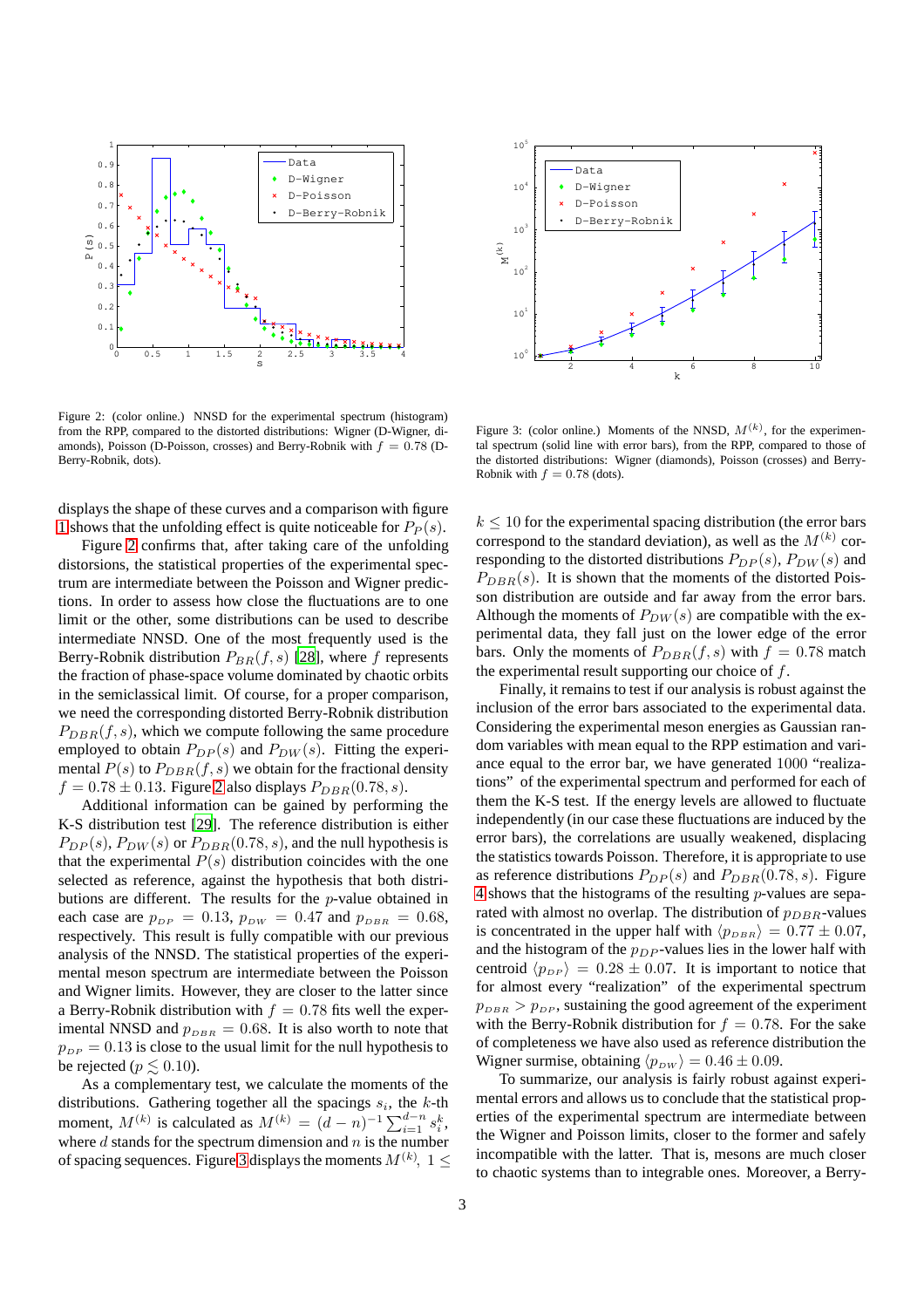

<span id="page-3-0"></span>Figure 4: (color online.) Distributions of the p-values of the K-S test for the 1000 "realizations" of the experimental spectrum within the error bars, for the null hypothesis that the distribution coincides with Poisson (dashed histogram) and with Berry-Robnik for  $f = 0.78$  (solid histogram).

<span id="page-3-1"></span>Table 1: p-values of the K-S test for the experimental data from RPP and the random ensemble of spectra with 78% of chaos. The null hypotheses are that the NNSD coincides with the distorted Wigner surmise  $(p_{DW})$ , the distorted Poisson distribution ( $p_{DP}$ ) and the distorted Berry-Robnik with  $f = 0.78$  $(p_{DRB})$ .

|          | RPP (data) | Random Ensemble |
|----------|------------|-----------------|
| $p_{DW}$ | 0.47       | $0.48 \pm 0.17$ |
| $p_{DP}$ | 0.13       | $0.25 \pm 0.13$ |
| DBR      | 0.68       | $0.71 \pm 0.09$ |

Robnik distribution with 78% of chaos provides the best description of the experimental NNSD.

#### *2.2. Statistical significance of the analysis*

The statistical analysis performed in the previous section accounts for the shortness of the sequences of levels through comparing to the theoretical *ad hoc* distorted NNS distributions. Also the size of the whole spectrum is not too large and, though spectra of this kind can be found in the literature (i.e. [\[27](#page-5-26)] and references therein), a careful analysis of the statistical significance is in order.

In the previous section we have found that the experimental spectrum is closer to a chaotic system than to an integrable one, actually, obtaining the best description employing a Berry-Robnik distribution with a 78% of chaos. To test the validity of the analysis one should start from a spectrum with the same size and structure (organized with the same number and length of the sequences) of the experimental one, explicitly built with 78% of chaos, and perform the analysis in order to see how safely can we arrive to the same conclusion. Then we build a random ensemble (RE) of 1000 spectra with a 78% of chaos, construct the NNSD in each case and run K-S tests against the



<span id="page-3-2"></span>Figure 5: (color online.) NNSD for one single realization of the RE (histogram) compared to the distorted distributions: Wigner (D-Wigner, diamonds), Poisson (D-Poisson, crosses) and Berry-Robnik with  $f = 0.78$  (D-Berry-Robnik, dots).

NNS distributions  $P_{DW}(s)$ ,  $P_{DP}(s)$  and  $P_{DBR}(0.78, s)$ . We obtain the mean p-values and error bars (standard deviations) shown in table [1](#page-3-1) together with the ones obtained for the actual experimental spectrum from the previous section. In Fig. [5](#page-3-2) we show the NNSD for one of the spectra of the RE, where it can be seen that is similar to the experimental one, that is, the histogram is not very smooth due to the small size of the sample and the p-values are:  $p_{DW} = 0.49$ ,  $p_{DP} = 0.20$  and  $p_{DBR} = 0.74.$ 

From the mean p-values one can conclude that a typical spectrum of the ensemble is closer to chaotic systems than to integrable ones and is best fitted with a mixed distribution with 78% of chaos. From the error bars we can see that the range of p-values for Wigner is the broadest but the values inside the interval are such that the Wigner null hypothesis cannot be rejected. The Poisson hypothesis, although the range of  $p$ -values is lower (the lower edge is close to rejection), cannot be dismissed either. Thus, most probably the actual distribution lies in between both, and hence the case for trying a Berry-Robnik distribution, as we did for the experimental one. When the K-S test is run for a Berry-Robnik with  $f = 0.78$ , the highest pvalues of all three are obtained within a narrow range. Then, we can deduce that in most of the cases we would arrive to the same conclusion as for the experimental spectrum. But in order to better quantify the statistical significance one should look at each individual realization.

It is important to compare the three  $p$ -values in each individual case to see what would be the final decision in each one. If we do this we find that in 80% of the cases  $p_{DW} > p_{DP}$ and in 90%  $p_{DBR}$  is the highest of the three. The Poisson hypothesis can be rejected ( $p < 0.1$ ) in 10% of the cases, while the Wigner in only a 0.5% and the Berry-Robnik in none of them. Hence, at a confidence level of approximately 90% we are recovering the correct result: the spectrum lies in between the Wigner and Poisson extremes and the Berry-Robnik distribution with  $f = 0.78$  is the best description of the spectrum. Additionally, we have run K-S tests for other values of  $f$  be-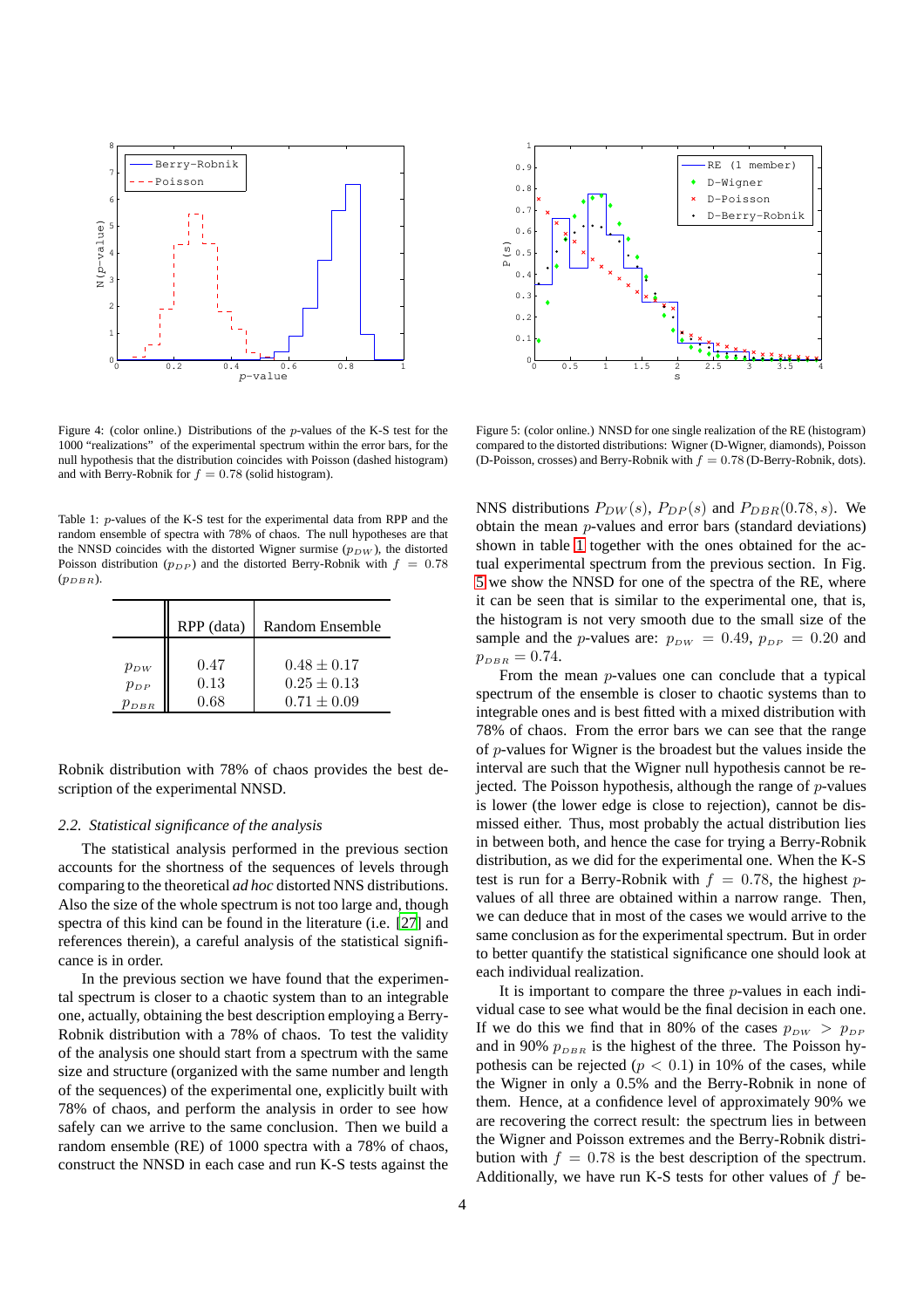<span id="page-4-0"></span>Table 2: p-values of the K-S test for the experimental data from RPP and the six theoretical spectra. The null hypotheses are that the NNSD coincides with the distorted Wigner surmise ( $p_{DW}$ ) and the distorted Poisson distribution ( $p_{DP}$ ).

| Set            | $\boldsymbol{d}$ | $\eta$ | $d-n$ | $p_{DW}$ | $p_{DP}$ |
|----------------|------------------|--------|-------|----------|----------|
| RPP (data)     | 126              | 23     | 103   | 0.47     | 0.13     |
| GI             | 68               | 17     | 51    | 0.84     | 0.41     |
| K1             | 162              | 38     | 124   | 0.038    | 0.55     |
| K <sub>2</sub> | 162              | 38     | 124   | 0.005    | 0.43     |
| E              | 190              | 34     | 156   | 0.083    | 0.21     |
| V              | 94               | 18     | 76    | 0.51     | 0.56     |
| LOCD           | 60               | 15     | 45    | 0.033    | 0.44     |

low and above  $f = 0.78$  checking that in all the cases lower p-values are obtained. In summary, the methodology employed to analyze the experimental spectrum is reliable and robust.

#### **3. Theoretical spectra**

Next we analyze six theoretical calculations of the light meson spectrum and compare them to the results from the previous section. These are: (i) The classic model by Godfrey and Isgur (set GI) [\[14](#page-5-13)], which is a relativized quark model where the interaction is built employing a one gluon exchange potential and confinement is achieved through a spin-independent linear potential; (ii) and (iii) are the fully relativistic quark models by Koll *et al.* (sets K1 and K2 which correspond, respectively, to models  $A$  and  $B$  in [\[11](#page-5-10)]) based on the Bethe-Salpeter equation in its instantaneous approximation, a flavor-dependent two-body interaction and a spin-dependent confinement force, being the latter the difference between the two models; (iv) the relativistic quark model by Ebert *et al.* (set E) [\[13\]](#page-5-12) based on a quasipotential (this calculation has the disadvantage that isoscalar and isovector mesons composed by  $u$  and  $d$  quarks are degenerate); (v) the effective quark model by Vijande *et al.* (set V) [\[12\]](#page-5-11), based upon the effective exchange of  $\pi$ ,  $\sigma$ ,  $\eta$  and  $K$  mesons between constituent quarks; and (vi) the lattice QCD calculation by the HSC (set LQCD) [\[16](#page-5-15)]. Lattice QCD calculation does not include strange mesons as the previous models, but it includes exotics such as the isoscalar  $J^{\tilde{P}C} = 2^{+-}$  states.

Table [2](#page-4-0) displays relevant information on the six theoretical spectra, like their dimension  $d$ , the number  $n$  of pure sequences included in the analysis and the total number of spacings, which is equal to  $d - n$ . It also provides the p-values obtained by applying the K-S test to their NNSDs, taking as null hypotheses that the NNSD coincides either with  $P_{DW}(s)$  or with  $P_{DP}(s)$ . The first relevant outcome is that, according to the K-S test, the NNSDs of sets K1, K2, E and LQCD are incompatible with the Wigner correlations and closer to the Poisson statistics. Thus, the dynamics predicted by these models is essentially regular, while the statistical properties of the experimental light meson spectrum show that the dynamical regime should be chaotic. This fact resembles the results obtained for baryons: while the

fluctuations of the experimental baryon spectrum are well reproduced by Wigner predictions, the theoretical calculations give rise to spectra with Poisson statistics [\[23\]](#page-5-22).

Figure [6](#page-5-27) shows the NNSD of the six theoretical spectra. Sets K1 and E provide flat NNSDs with a cut at  $s = 2$ . The cut is expected as was explained in section [2.1.](#page-1-1) When the Poisson distribution is distorted it flattens due to the small amount of levels, so actually the NNSDs that we find for sets K1 and E are the ones we expect from a Poisson distribution, confirming that these sets have less correlations than the experimental data as the K-S test suggested. The comparison between models K1 and K2 by Koll *et al.* is particularly interesting because they only differ on the confinement interaction and show how important that interaction can be for the spectral statistics, hinting that it should be revised to obtain a better agreement with the experiment.

The result for set LQCD is particularly interesting because lattice QCD is currently the only tool available to compute lowenergy observables employing QCD directly. We find that the current state-of-the-art calculation in [\[16](#page-5-15)] does not describe properly the statistical properties of the meson spectrum. Lattice QCD NNSD is relatively close to the  $P_{DP}(s)$  as it is shown in figure [6.](#page-5-27) This is evident at zero spacing where  $P_{LQCD}(s =$ 0)  $\approx$  0.6. The value at zero spacing is critical to distinguish the Wigner and Poisson cases, being characteristic of a correlated spectrum and has an important impact in the K-S test. Our results remain unaltered if the statistical errors of the lattice QCD calculation are taken into account. Thus, the LQCD calculation should be considered a step forward in lattice calculations but still far away from being a description of the data or their structure. It is not something unexpected given that the LQCD set has been obtained at a pion mass of 396 MeV, far away from its physical mass, and it is reasonable to expect a drastic change in the statistical properties when calculations get the pion mass closer to its actual value. However, the fact that the lattice QCD calculation has a lot less correlations than the experimental data, being practically uncorrelated, demands, besides the need of bringing the calculation closer to the physical pion mass, a careful examination of the approximations employed.

The results of the K-S test for sets GI and V are inconclusive because they suggest that the models are compatible with both chaotic and integrable dynamics. It is thus mandatory to take a close look to the NNSDs (figure [6\)](#page-5-27) before obtaining any conclusion. Set GI NNSD has a strange shape with peaks and dips, completely different from any of the usual distributions (Poisson, Wigner or Berry-Robnik), and therefore not close at all to experiment (see figure [2\)](#page-2-0). It only has some similarity with some very particular integrable systems whose  $P(s)$  is equal to a sum of  $\delta$  functions, constituting an exception to the rule of Poisson distribution [\[30](#page-6-2)]. On the contrary, set V displays a smooth NNSD, which can be very well fitted to a distorted Berry-Robnik distribution with  $f = 0.63 \pm 0.19$  (also displayed in figure [6\)](#page-5-27). Then we can conclude that the model by Vijande *et al.* gives a better account of the dynamical regime of the light meson spectrum.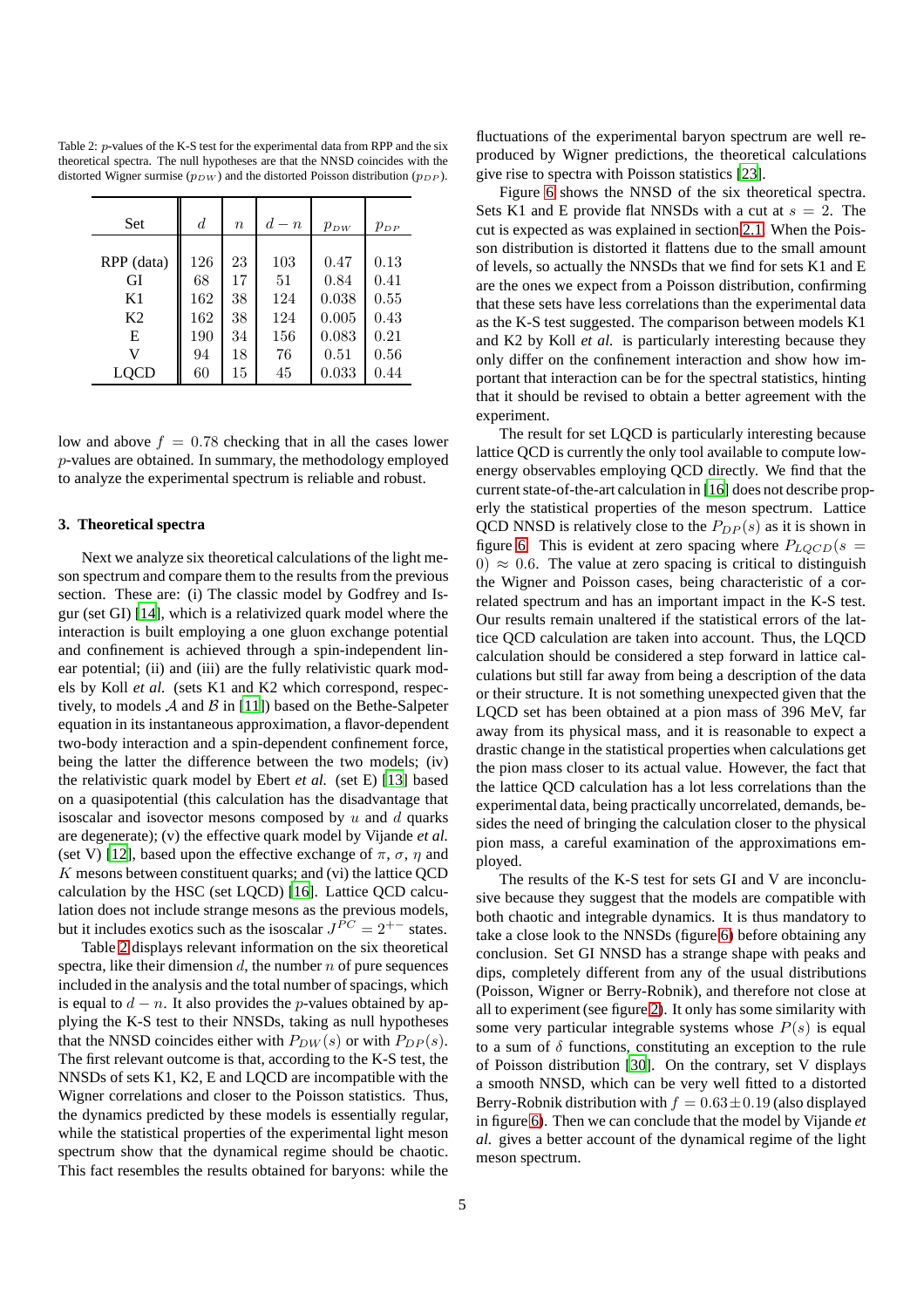

<span id="page-5-27"></span>Figure 6: (color online.) NNSDs for the theoretical spectra: i) Top left, set GI by Godfrey and Isgur [\[14\]](#page-5-13); ii) middle left, set K1 by Koll *et al.* [\[11](#page-5-10)]; iii) bottom left, set K2 by Koll *et al.* [\[11](#page-5-10)]; iv) top right, set E by Ebert *et al.* [\[13](#page-5-12)]; v) middle right, set V by Vijande *et al.* [\[12](#page-5-11)] and *ad hoc* distorted Berry-Robnik with  $f = 0.63$ ; vi) bottom right, set LQCD by Dudek *et al.* [\[16\]](#page-5-15). Distorted Wigner (D-Wigner) is represented with diamonds, distorted Poisson (D-Poisson) with crosses and distorted Berry-Robnik (D-Berry-Robnik) with dots.

#### **4. Conclusions**

In this letter we have studied the spectral fluctuations of the light meson energy spectrum. These properties give information about the dynamical regime of the physical system, i.e., whether the system is chaotic, integrable or intermediate, and thus provide insight on the underlying interactions. Our analysis seems to be fairly robust against to the experimental errors, and unveils that the dynamical regime of the light mesons is near to the fully chaotic limit —our results show that the spectral fluctuations of light mesons resemble those of chaotic systems and indeed their NNSD can be well fitted to a Berry-Robnik distribution with a 78% of chaos.

On the other hand, the analysis of the spectra of the LQCD calculation and all the quark models but one shows that they are incompatible with chaos. This result is quite similar to that obtained for the baryons in Ref. [\[23\]](#page-5-22). Only the model by Vijande *et al.* predicts an intermediate spectrum with a 63% of chaos. The other quark models and the LQCD calculation [\[11,](#page-5-10) [13,](#page-5-12) [14](#page-5-13), [16\]](#page-5-15) predict a regular or nearly regular dynamics in clear contradiction with the experiment.

We would also like to point out that the experimental spectrum can be totally chaotic, but the possible existence of missing levels, responsible for losing correlations, would deflect the actual NNSD towards a distribution between Wigner and Poisson. Ongoing experimental research will help to establish how large is the effect of the missing states in the spectral-statistics properties of the meson spectrum.

Further work is needed to study the origin of the failure of theoretical models. In the case of the LQCD spectrum it is probably due to the fact that the calculation is made at an unrealistic pion mass. For the quark models, the ratio between the quark-antiquark interaction and the confinement potential should be surveyed as well as the existence of states that go beyond quark-antiquark content.

#### **Acknowledgements**

The authors thank F.J. Llanes-Estrada, L. Scorzato and L.M. Fraile for their valuable comments, J.J. Dudek for making available the HSC lattice QCD meson spectrum in [\[16\]](#page-5-15), and Professor F. Fernández for providing an updated spectrum of the model in [\[12\]](#page-5-11). This research has been conducted with support of the Spanish Ministry of Science and Innovation grants FIS2009-11621-C02-01 and FIS2009-07277, and by CPAN, CSPD-2007-00042@Ingenio2010. C.F.-R. is supported by "Juan de la Cierva" program of the Spanish Ministry of Science and Innovation (Spain). A.R. is supported by the Spanish program JAE-Doc (CSIC).

#### **References**

- <span id="page-5-0"></span>[1] H. Yukawa, Proc. Phys. Math. Soc. Jpn. 17 (1935) 48.
- <span id="page-5-1"></span>[2] K. Nakamura *et al.*. (Particle Data Group), J. Phys. G 37 (2010) 075021 and 2011 partial update for the 2012 edition.
- <span id="page-5-2"></span>[3] S. Godfrey, J. Napolitano, Rev. Mod. Phys. 71 (1999) 1411.
- <span id="page-5-3"></span>[4] C. Amsler, N. A. Törnqvist, Phys. Rep. 389 (2004) 61; D. V. Bugg, Phys. Rep. 397 (2004) 257; A. Donnachie, Phys. Rep. 403-404 (2004) 281; E. Klempt, A. Zaitsev, Phys. Rep. 454 (2007) 1.
- <span id="page-5-4"></span>[5] R. Jaffe, K. Johnsons, Phys. Lett. B 60 (1976) 201; T. Barnes, F. E. Close, F. de Viron, Nucl. Phys. B 224 (1983) 241.
- <span id="page-5-5"></span>[6] F. A. Harris, Int. J. Mod. Phys. A 26 (2011) 347.
- <span id="page-5-6"></span>[7] R. de Vita, AIP Conf. Proc. 1354 (2011) 141.
- <span id="page-5-7"></span>[8] F. Nerling, PoS ICHEP2010 (2010) 163.
- <span id="page-5-8"></span>[9] M. Naruki, Int. J. Mod. Phys. A 26 (2011) 533.
- <span id="page-5-9"></span>[10] B. Zihlmann, AIP Conf. Proc. 1257 (2010) 116.
- <span id="page-5-10"></span>[11] M. Koll, R. Ricken, D. Merten, B. C. Metsch, H. R. Petry, Eur. Phys. J. A 9 (2000) 73.
- <span id="page-5-11"></span>[12] J. Vijande, F. Fernández, A. Valcarce, J. Phys. G 31 (2005) 481; F. Fernández, private communication (2011).
- <span id="page-5-12"></span>[13] D. Ebert, R. N. Faustov, V. O. Galkin, Phys. Rev. D 79 (2009) 114029.
- <span id="page-5-13"></span>[14] S. Godfrey, N. Isgur, Phys. Rev. D 32 (1985) 189.
- <span id="page-5-14"></span>[15] J. J. Dudek, R. G. Edwards, M. J. Peardon, D. G. Richards, C. E. Thomas, Phys. Rev. Lett. 103 (2009) 262001; Phys. Rev. D 82 (2010) 034508.
- <span id="page-5-15"></span>[16] J. J. Dudek, R. G. Edwards, B. Joó, M. J. Peardon, D. G. Richards, C. E. Thomas, Phys. Rev. D 83 (2011) 111502.
- <span id="page-5-16"></span>[17] C. E. Porter, *Statistical Theories of Spectra: Fluctuations* (Academic Press, New York, 1965).
- <span id="page-5-17"></span>[18] J. M. G. Gómez, K. Kar, V. K. B. Kota, R. A. Molina, A. Relaño, J. Retamosa, Phys. Rep. 499 (2011) 103.
- <span id="page-5-18"></span>[19] T. Guhr, A. Müller-Groeling, H. A. Weidenmüller, Phys. Rep. 299 (1998) 189.
- <span id="page-5-19"></span>[20] M. V. Berry, M. Tabor, Proc. R. Soc. London A 356 (1977) 375.
- <span id="page-5-20"></span>[21] O. Bohigas, M. J. Giannoni, C. Schmit, Phys. Rev. Lett. 52 (1984) 1.
- <span id="page-5-21"></span>[22] V. Pascalutsa, Eur. Phys. J. A 16 (2003) 149.
- <span id="page-5-22"></span>[23] C. Fernández-Ramírez, A. Relaño, Phys. Rev. Lett. 98 (2007) 062001.
- <span id="page-5-23"></span>[24] R. A. Molina, J. Retamosa, L. Muñoz, A. Relaño, E. Faleiro, Phys. Lett. B 644 (2007) 25.
- <span id="page-5-24"></span>[25] M. S. Bae, T. Otsuka, T. Mizusaki, N. Fukunishi, Phys. Rev. Lett. 69 (1992) 2349.
- <span id="page-5-25"></span>[26] M. L. Mehta, *Random Matrices* (Academic Press, New York, 2004).
- <span id="page-5-26"></span>[27] A. Y. Abul-Magd, H. L. Harney, M. H. Simbel, H. A. Weidenmüller, Ann. Phys. 321 (2006) 560.